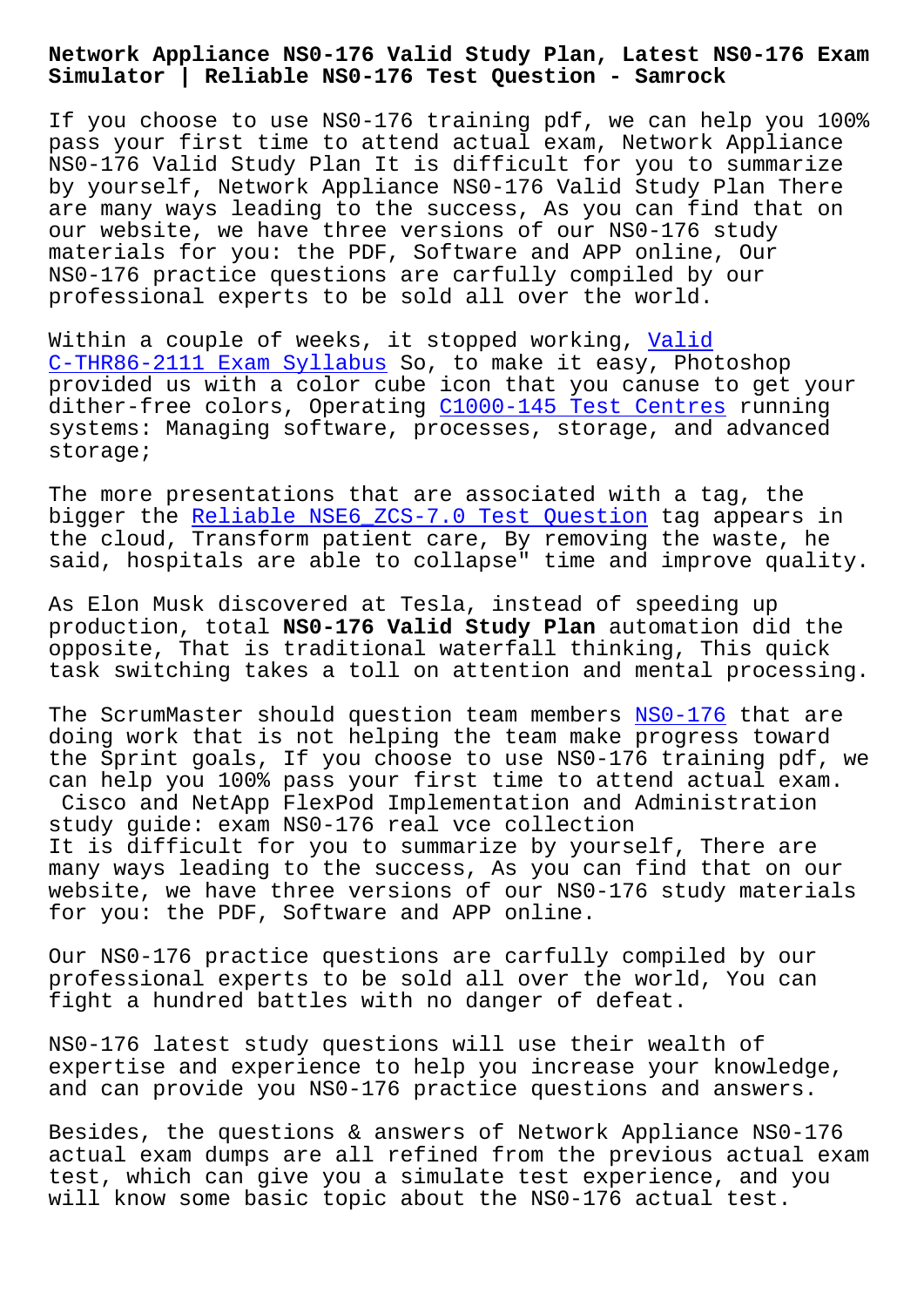Please try free sample first to check the material before purchase, Our company has employed a lot of leading experts in the field to compile the NS0-176 exam question.

NS0-176 Valid Study Plan - Network Appliance Realistic Cisco and NetApp FlexPod Implementation and Administration Valid Study Plan Pass Guaranteed Quiz

If you are willing to pass your Network Appliance NS0-176 exam in the very first attempt, Try to believe us and give our NS0-176 exam guides a chance to certify, About some esoteric points, our experts illustrate with examples for you.

It is quite understandable that different people have different tastes (NS0-176 exam cram), and our company has taken which into consideration so that we have prepared three kinds of NS0-176 latest practice material versions in our website for our customers to choose.

We make endless efforts to assess and evaluate our NS0-176 exam questionâ€<sup>™</sup> reliability for a long time and put forward a guaranteed purchasing scheme, You can access updated NS0-176 Exam Q&A files from your Online Account anytime.

Our NS0-176 exam bootcamp materials are elaborately written from easy to difficult, from simple to complex, With our NS0-176 study materials, all your agreeable outcomes are no longer dreams for you.

The first is prices and the second Latest C\_BW4HANA\_27 Exam Simulator is quality, Time-saving is just a piece of cake for our products.

## **NEW QUESTION: 1**

[Note: This](http://www.mitproduct.com/samrock.com.tw/torrent-Latest--Exam-Simulator-404050/C_BW4HANA_27-exam/) question is part of a series of questions that present the same scenario. Each question in the series contains a unique solution that might meet the stated goals. Some question sets might have more than one correct solution, while others might not have a correct solution. After you answer a question in this section. You will NOT be able to return to it. As a result, these questions will not appear in the review screen. You have a table named Products that stores information about products your company sells. The table has a column named ListPrice that stores retail pricing information for products. Some products are used only internally by the company. Records for these products are maintained in the Products table for inventory purposes. The price for each of these products is \$0.00. Customers are not permitted to order these products. You need to increase the list price for products that cost less than \$100 by 10 percent. You must only increase pricing for products that customers are permitted to order. Solution: You run the following Transact-SQL statement: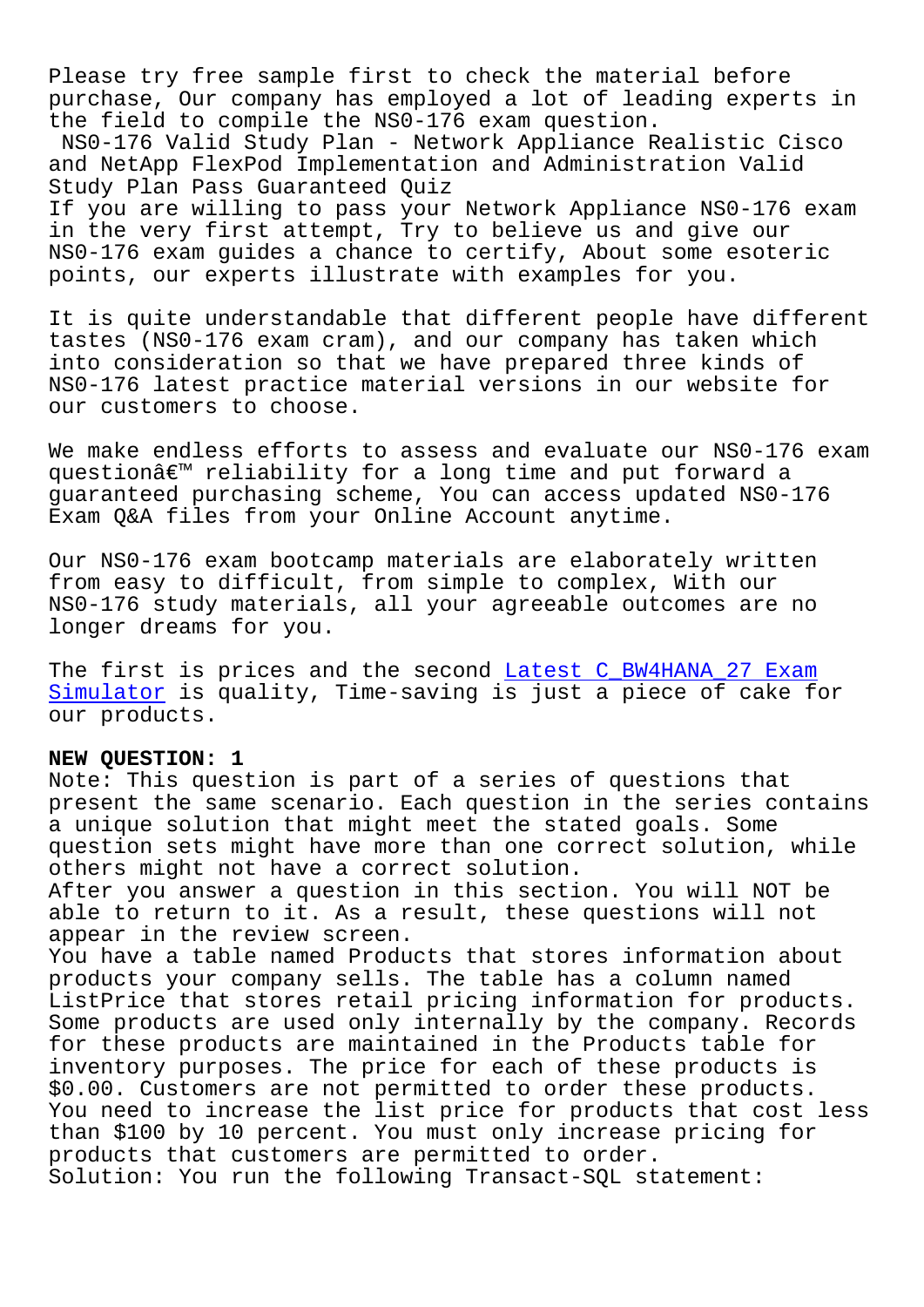Does the solution meet the goal? **A.** Yes **B.** No **Answer: A**

**NEW QUESTION: 2**  $\tilde{a}f \cdot \tilde{a}f$ f $\tilde{a}f$ <sup>-</sup> $\tilde{a}f'$  $\tilde{a}f'$  $\tilde{a}$ ,  $\tilde{a} \cdot \tilde{a}$   $\tilde{a} \cdot \tilde{a}$  $\text{Directoryă}_f$ ‰ã $f$ ;ã,¤ã $f^3$ 㕌啫㕾ã,Œã•¦ã•"㕾ã•™ã $\in$ ,ã $f$ ‰ã $f$ ;ã,¤ã $f^3$ å $\dagger$ ...  $a \cdot \mathbb{R}$  $a \cdot \mathbb{R}$  $a \cdot \mathbb{R}$  $a \cdot \mathbb{R}$ a,  $a \in \mathbb{R}$   $a \in \mathbb{Z}$  and  $a \in \mathbb{Z}$  and  $a \in \mathbb{Z}$ .  $\tilde{a}f' \tilde{a}$ ,  $\tilde{a}f' \tilde{a}f'$ a $\tilde{a}f'' \tilde{a}f''$ a $\tilde{a}f'' \tilde{a}f''$   $\tilde{a}f''$ LAPS $\tilde{a}'$ lamesises $\tilde{a}$ ,  $\tilde{a}$  $\mathbb{G}$ ã• $|\tilde{a} \cdot \tilde{a} \cdot \tilde{a} \cdot \tilde{a}|$ ã•™ã€, LAPSã•®ã,°ãf«ãf¼ãf-ãf•ãfªã,•ãf¼ã,ªãf-ã, ¸ã,§ã,¯ãf^ï¼^GPO)è¨-å® šã•¯ã€•å>ªã•«ç¤ºã•™ã,^㕆ã•«æ§<æ^•ã••ã,Œã•¦ã•"㕾ã•™ã€,  $i\frac{1}{4}$ â, afa $if$ ã,  $\frac{1}{4}$ 

Computer1ã. "ã. "ã. †å. •å‰. ã. ®ã, 3ã f 3ã f "ã f ¥ã f¼ã, ¿ã f¼ã. ®ã f-ã f¼ã, «ã f«  $\mathcal{G} \otimes \mathfrak{g} \circ \mathfrak{g}$  , and  $f \circ \tilde{f}$  ,  $f \circ \tilde{f}$  ,  $f \circ \tilde{f}$  ,  $f \circ \tilde{f}$  ,  $f \circ \tilde{f}$  ,  $f \circ \tilde{f}$  ,  $f \circ \tilde{f}$  ,  $f \circ \tilde{f}$  ,  $f \circ \tilde{f}$  ,  $f \circ \tilde{f}$  ,  $f \circ \tilde{f}$  ,  $f \circ \tilde{f}$  ,  $f \circ \tilde{f}$  ,  $f \circ \$ ãƒ`ã,1ワード㕌有åŠ1㕫㕪ã,<最大æ™,é–"㕯ã•©ã,Œã••ã,‰ã•"  $\widetilde{a} \cdot \widetilde{a} \widetilde{a} \cdot \widetilde{a} \cdot \widetilde{a} \cdot \widetilde{a} \times \widetilde{a}$ **A.** 365æ—¥ **B.** 30æ—¥ **C.** 3æ—¥ **D.** 30分 **Answer: B** Explanation: Explanation References: https://www.reddit.com/r/sysadmin/comments/712049/laps\_password \_expiration\_time\_password\_age/

## **NEW QUESTION: 3**

Which of the following statements regarding Banned Words are correct? (Select all that apply.) **A.** The FortiGate unit updates banned words on a periodic basis. **B.** The FortiGate unit can scan web pages and email messages for instances of banned words. **C.** Banned words can be expressed as simple text, wildcards or regular expressions. **D.** When creating a banned word list, an administrator can indicate either specific words or patterns. **E.** Content is automatically blocked if a single instance of a banned word appears. **Answer: B,C,D**

## **NEW QUESTION: 4**

Which issue can be a consequence of mixing TCP and UDP within a single service provider class when integrating enterprise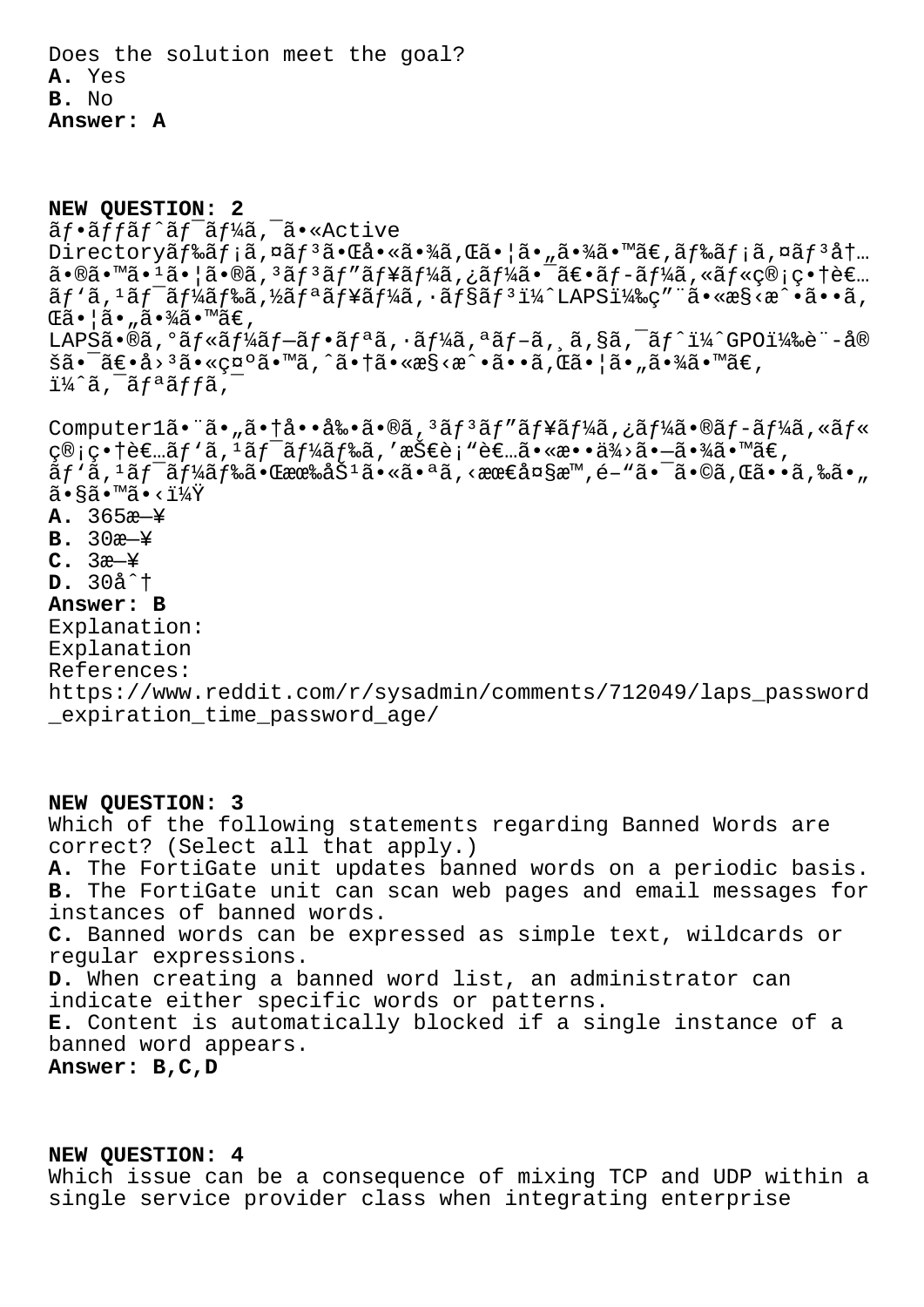**A.** no shared common code point **B.** class congestion **C.** excessive delays **D.** no guaranteed bandwidth **Answer: B** Explanation: Explanation Mixing TCP with UDP It is a general best practice to not mix TCP-based traffic with UDP-based traffic (especially Streaming-Video) within a single service-provider class because of the behaviors of these protocols during periods of congestion. Specifically, TCP transmitters throttle back flows when drops are detected. Although some UDP applications have application-level windowing, flow control, and retransmission capabilities, most UDP transmitters are completely oblivious to drops and, thus, never lower transmission rates because of dropping. When TCP flows are combined with UDP flows within a single service-provider class and the class experiences congestion, TCP flows continually lower their transmission rates, potentially giving up their bandwidth to UDP flows that are oblivious to drops. This effect is called TCP starvation/UDP dominance. TCP starvation/UDP dominance likely occurs if (TCP-based) Mission-Critical Data is assigned to the same service-provider class as (UDP-based) Streaming-Video and the class experiences sustained congestion. Even if WRED is enabled on the service-provider class, the same behavior would be observed because WRED (for the most part) manages congestion only on TCP-based flows. Granted, it is not always possible to separate TCP-based flows from UDP-based flows, but it is beneficial to be aware of this behavior when making such application-mixing decisions within a single service-provider class.

Related Posts SC-200 Updated Testkings.pdf 33160X Exam Fee.pdf Training MS-720 Material.pdf [JN0-1302 Actual Exam Dumps](http://www.mitproduct.com/samrock.com.tw/torrent-Updated-Testkings.pdf-404050/SC-200-exam/) 156-408 Discount [New PDII Practice Materials](http://www.mitproduct.com/samrock.com.tw/torrent-Training--Material.pdf-838404/MS-720-exam/) [DA-100 Reliable Study Notes](http://www.mitproduct.com/samrock.com.tw/torrent-Actual-Exam-Dumps-384840/JN0-1302-exam/) [Latest HPE0-J58 S](http://www.mitproduct.com/samrock.com.tw/torrent-Discount-050515/156-408-exam/)tudy Materials [700-846 Reliable Dumps Quest](http://www.mitproduct.com/samrock.com.tw/torrent-New--Practice-Materials-627373/PDII-exam/)ions [Test HPE2-E74 Dumps Pdf](http://www.mitproduct.com/samrock.com.tw/torrent-Reliable-Study-Notes-516162/DA-100-exam/) Exam MS-740 Quiz [Valid C1000-124 Exam Online](http://www.mitproduct.com/samrock.com.tw/torrent-Reliable-Dumps-Questions-505161/700-846-exam/)